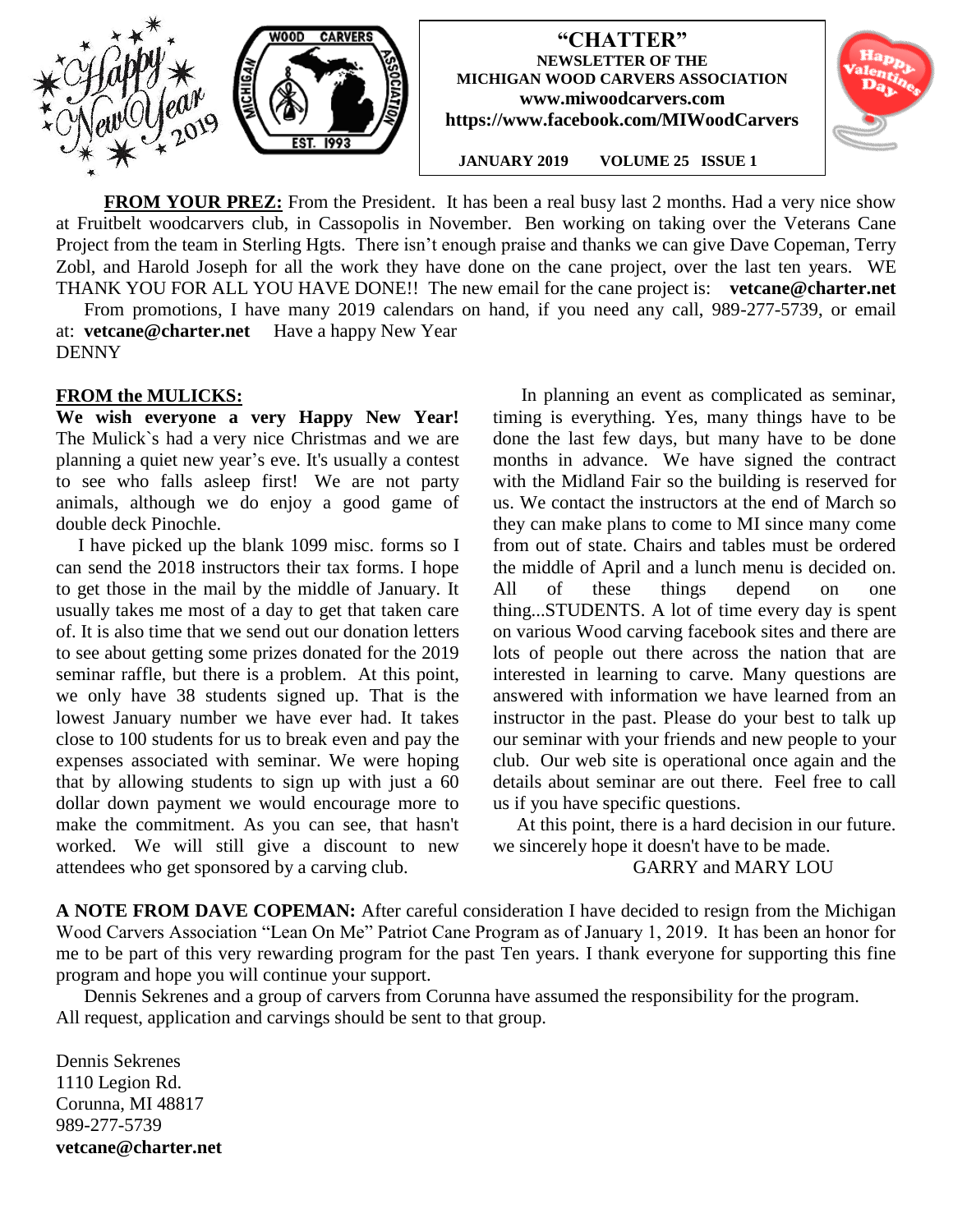### **CARVING CLUB NEWS**

**TRI CITY CARVERS:** January 9, 2019 the Tri City Wood Carvers will be conducting a soap carving seminar in Pinconning Elementary School for the Pinconning Cub Scout.

 Coming up on Thursday January Third we will be setting up a display of our carvings at the Bay City Wirt Library in downtown Bay City. The carvings will be on display until the end of February.

 At our November Meeting we elected our 2019 Officers. They are: Myself President, Dick Henning, Vice-President, Ed Hak, Secretary, Jack Harper II, Treasurer and Jim Nowak, Trustee. Terry Kenel was appointed Librarian replacing Butch Urban.

Picture at the right was our carving display at the Thomas Library.

We are in the process of getting our 2019 show ready. Raffle prizes will be a Bird from Mike Ford, the Jim Silva carved quilt and a caricature or fish .

**FRANKENMUTH WOOD CARVERS:** On Dec. 1st the club hosted 5 cub scouts from local pack #3255, the Bears, for soap carving. The scouts were all accompanied by parents and we had a great time. This was our second opportunity to carve with this group, so they were able to do more this year. We now have a set of tools made by one of our members when we host a soap carving event. People are busy carving gifts for Christmas and each carving day everyone is busy. We did take time out for a business meeting on 12/5 to elect new officers and are happy to say we have a whole lot of new faces helping the club. Our officers are: Peggy Sorvala, president; Phil Barnet, vice pres.; Don Watt, secretary; Steve Day, treasurer; Charlie Dolan, ass't treasurer; and Board of Directors are: JR Weigand, Charlie Dolan, Kurt Sherwood, Ron Neilson & Jim Lapan. The club is grateful to everyone who is giving their time and talents to help the club. Merry Christmas & Happy New Year to all!

**FRUITBELT:** Fruitbelt Woodcarvers Carving Show November 3/4, 2018 - Eagle Head Competition

The 2018 Fruitbelt Woodcarvers Show included another "MWCA Eagle Head carving competition". This year (4) eagle head carvings were entered in competition with an additional (4) for display. All the carvers entering the competition received an "Eagle Head Cane Competition" patch. The winner was selected by People's Choice voting during the Saturday/Sunday show. Gary Dentino from the Fruitbelt Woodcarvers came out on top and received a Certificate and \$25.00 cash prize.

More information about the Fruitbelt show next issue of the Chatter.

**SALINE WOODCARVERS**: Members voted to once again make an annual gift to Saline Area Social Services.. We also voted to send a donation to Arbor Hospice Foundation.

 Don and Pat Butler once again hosted our Christmas party at their gracious home in the woods. Around 22 people attended, and the spread of appetizers, side dishes, main dishes and desserts was stunning.

**METRO CARVERS:** John Sabina gave us a tour of our exciting new website. It is up and running at **metrocarvers.com**

We are in the process of getting thigs ready for our show on March 16-17, 2019. You can download a show application from the website or call Fred Azelio at 586-994-1146 **[fazelio1942@yahoo.com](mailto:fazelio1942@yahoo.com)** or Pat murphy 810- 392-3642 **[patarmurp@yahoo.com](mailto:patarmurp@yahoo.com)**

# **CHIPS & CHATTER**

**MWCA CALENDARS** are now available from Denny Sekrenes.

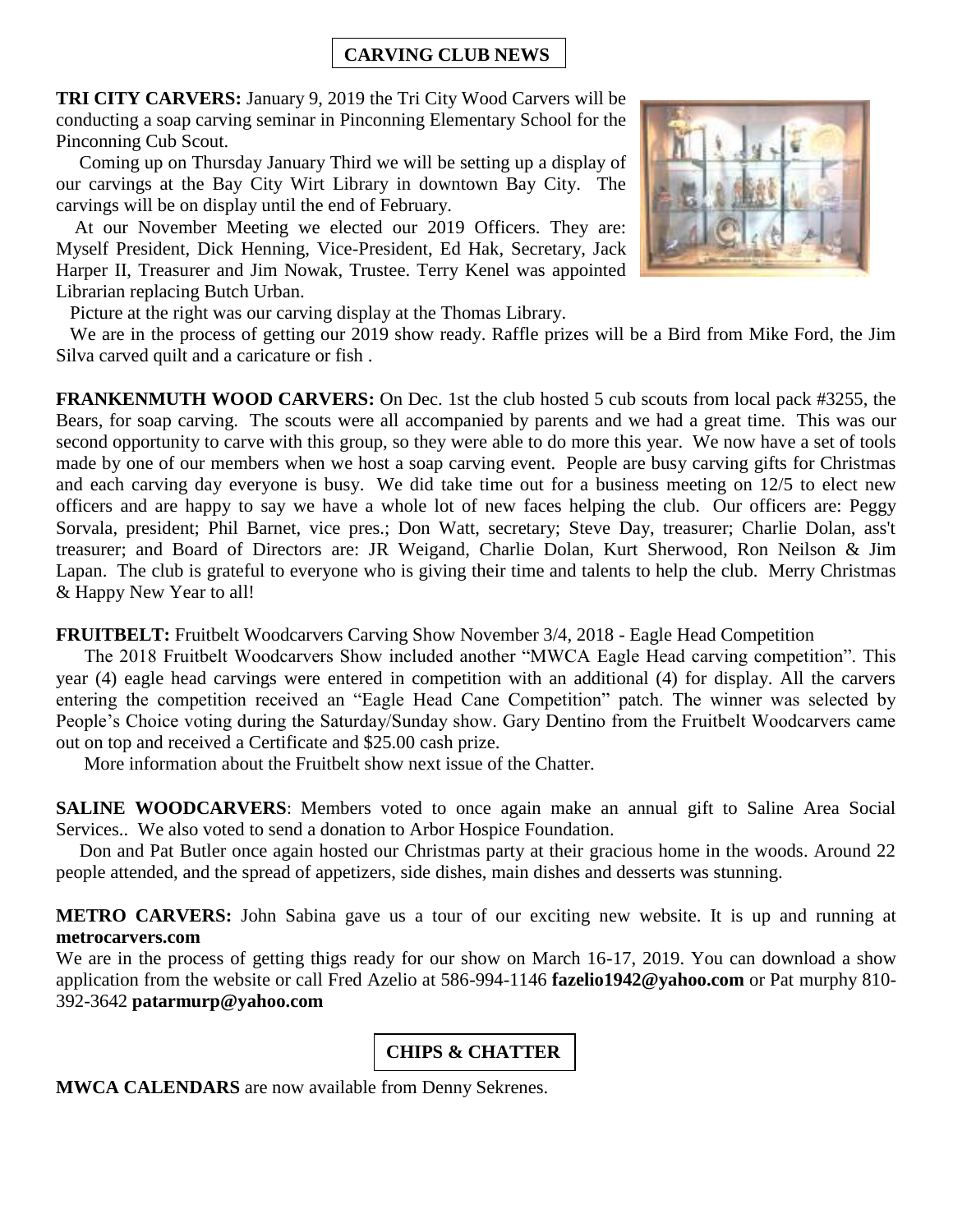**MWCA ELECTION OF OFFICERS:** The By-laws revision was adopted at the April 2018 meeting. Starting with the 2019 Annual Meeting the election of officers will be on alternate years as adopted; beginning with the President and Secretary in 2019; then V-President and Treasurer in 2020. and so on.

In 2019 at the April Annual Meeting it will be time for MWCA to elect President and Secretary for a 2-year term. This is your organization; please consider putting your name in nomination for President and Secretary. We may also have amendments to the bylaws to consider at the Annual Meeting held in April.

### **NEW SANDPAPER from the editors of "Woodezine.com"**

According to the Finnish company Mirka, (**www.mirka.com/en-us/us**) it's new WPF Next Gen is "the ideal paper abrasive for effective hand sanding, both wet and dry, on multiple surfaces. It is very flexible, fully waterproof and has great grain adhesion." Produced with new coating technology, the abrasive surface doesn't clog up easily, and the company says that you can sand faster and the abrasive lasts longer. While it is especially recommended for automotive refinishing due to the consistent surface finish, it also has strong potential for final finishing on casework and furniture. The finer grits are optimal for fresh clear coats. The grain is aluminium oxide and the paper is a green/yellow color. It has B-paper backing (it's latex, and extremely flexible for curved surfaces), a resin over resin bond, semi-open coat and comes in a grit range from P60 to P2500. Mirka USA Inc. is located in Twinsburg, Ohio.

**ADVICE TO THE NEW CARVER:** From carverscompanion.com: Carvers were asked: "If you had one thing to pass along to your fellow woodcarvers which you felt was the most important piece of advice you could give, what would it be?..."

Richard Absher: As a novice carver who always thought he had no artistic ability, I tell myself and others; you can if you think you can and don't give up because the first one isn't exactly what you want it to be.

Michael Sadkin: Don't throw it away.... put it aside and look at it again in 2 months.

Tony Wispinski: There are no such things as mistakes, only learning situations.

Ainslie Pyne: I guess the most important advice I would hand over to would-be carvers would be not to rush out and buy a whole set of carving tools to begin with and to practice getting them really sharp. Keep their carving projects simple to start with and within the range of the carving tools they possess. Once you have finished a nice couple of pieces then it is time to branch out into something new - and buy the additional tools if necessary. Michael D. Parker: Know where your knife will go if you slip!

# **PRAYERS AND CONCERNS**

Let's keep Floyd Rhadigan and Myrna miller in thoughts and prayers as both have some health concerns at this time.

**THE "CHATTER" NEWSLETTER GOES OUT BY E-MAIL ONLY** on or about the first of the months listed below. All news to be included needs to be to the editor, Sandy Holder by the 25th of the month prior to publication. E-Mail and phone listed below. You can always download or read a PDF on the MWCA website at **www.miwoodcarvers.com**

**Please share this newsletter with the rest of your members** who don't receive it by email and **FORWARD THE NEWSLETTER BY EMAIL** to your club members who have email. Thank you.

> CHATTER NEWSLETTER IS PUBLISHED ON OR AROUND THE FIRST OF JANUARY MARCH MAY JULY SEPTEMBER NOVEMBER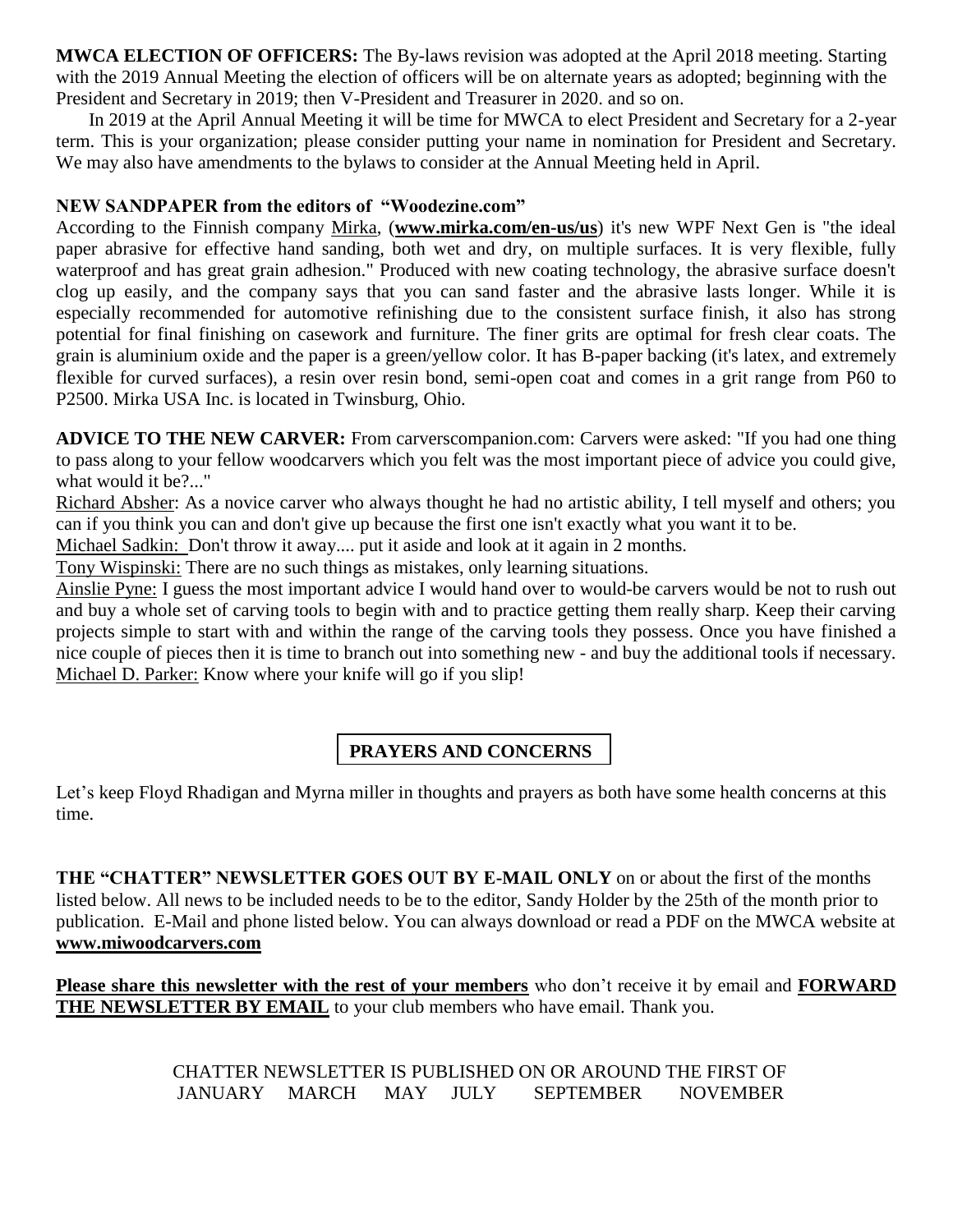### **2019 MWCA COMING EVENTS**

| <b>DATE</b>  | <b>EVENT</b>                        | <b>LOCATION</b>                       | <b>INFORMATION</b> |
|--------------|-------------------------------------|---------------------------------------|--------------------|
| <b>March</b> | <b>METRO CARVING SHOW</b>           | United Food & Commercial Workers Hall | 586-994-1146       |
| $16 - 17$    |                                     | 876 Horace Brown Dr. Madison Hgts     | 810-392-3642       |
| <b>APRIL</b> | <b>MWCA ANNUAL MEETING/Election</b> | Date and place to be announced        | 989-277-5739       |
| 4/13         | <b>GREATER LANSING CARVING SHOW</b> | Liberty church                        | 517-285-5914       |

### **MWCA BOARD AND COMMITTIES**

| <b>President</b><br>Denny Sekrenes<br>989-277-5739<br>patden@chartermi.net                                     | <b>Vice President</b><br>Larry Hower<br>231-388-3933<br>Howerlarryl@gmail.com | <i>Secretary</i><br>Willy Stewart<br>$(989)$ 687-2536<br>stewartwilly@yahoo.com     | <b>Treasurer</b><br>Mary Lou Mulick<br>$(616)$ 902-3888<br>mulickg@gmail.com                 |
|----------------------------------------------------------------------------------------------------------------|-------------------------------------------------------------------------------|-------------------------------------------------------------------------------------|----------------------------------------------------------------------------------------------|
| "Chatter" Editor<br>Sandy Holder<br>$(231) 734 - 5125$<br>horsecarver@gmail.com                                | <b>MWCA Chaplain</b><br>Milan Maybee (517) 787-1272                           | <b>Judging</b><br>Phyllis Burghy<br>$(989)$ 928-4242<br>cedarbirdshoppe@charter.net | Promotional (Calendars, etc.)<br>Denny Sekrenes<br>(989) 277-5739<br>patden@chartermi.net    |
| <b>Patriot Cane Project</b><br>Mid-Michigan Carvers<br>Denny Sekrenes<br>989-277-5739<br>vetcane@chartermi.net | Webmaster<br>Justin Swanson<br>616-446-0120<br>justin.john.swanson@gmail.com  | <i>Insurance</i><br><b>Sharon Seitz</b><br>734-645-9214<br>MWCAinsur@yahoo.com      | <b>MWCA Representative</b><br><b>Russell Ross</b><br>616-213-1613<br>russell $42@$ gmail.com |

#### **MWCA "Patriot Cane Program" Completed 69 canes for November & December 2018 From June 2007 thru December 2018. 4489 canes have been completed. Thanks to everyone for your help and support for the "Patriot Cane Program"**

CPL Richard L. Rasmussen – USMC Vietnam – Carver Gary Gracey - Fruitbelt Woodcarvers SGT Keith A. Hoffman – Army Vietnam – Carver John Bluga - South Lyon Carvers SP4 Dean R. Myers – Army Vietnam – La Verne Hoag – Kalamazoo Valley Wood Carvers Guild SGT Douglas M. Powers – Army Vietnam - Carver Richard Dunham – OWL Wood Carvers SFC Richard C. Anderson – Army Vietnam - Carver Richard Dunham – OWL Wood Carvers SP4 Marc W. Reardon – Army Vietnam - Carver Richard Dunham – OWL Wood Carvers SGT Fred L. Ranta – Army Vietnam - Carver Richard Dunham – OWL Wood Carvers SP4 Charles L. Eastman – Army Vietnam - Carver Richard Dunham – OWL Wood Carvers LT William E. Schaare – Navy Vietnam – Carver Wendell Smith – North Wood Carvers SGT Dennis E. Dubendorf – Army Vietnam – Carver Milan Maybee – South Central Carvers SGT Edward G. Guerin – Army Korea – Carver Fred Paupard – Blue Water Carvers CPL Bennie E. Heiden – USMC Korea – Carver Milan Maybee – South Central Carvers SP4 John L. Eklund – Army Vietnam- Carver Richard Hanson – Woodcarvers Guild of Frankenmuth PVT John J. Guirey – Army WWII– Carver Gary Eldred – Metro Carvers of Michigan SGT Mahlon E. Sebring – Army WWII– Carver Bob Damiani – Wyandotte Wood Carvers CW3 James P. Campbell – Army SWA– Carver Dave Copeman – Metro Carvers of Michigan SP4 Kenneth R. Hunroe – Army Vietnam– Carver Don Shook – Metro Carvers of Michigan SP4 John Moran – Army Vietnam – Carver John West – Shelby Twp, MI HN3/c Edward H. Ziegs – Navy Vietnam– Carver Mason Mooney – MID Wood Carvers SP5 Duane J. Dembny – Army Vietnam - Carver Dick Bailey – Sunrise Side Carvers SP4 Paul J. Weber – Army Vietnam – Carver Len Mathis - South Lyon Carvers PFC Jerry A. Herrema – Army Vietnam – Carver Gary Dentino - Fruitbelt Woodcarvers SP4 Garry L. Parrish – Army Vietnam – Carver Gary Dentino - Fruitbelt Woodcarvers SGT Clayton E Blanchard – NavyVietnam – Carver Wendy Settler – Arenac Bay Carvers SGT David G. Rasmussen – Army Vietnam – Carver Douglas Weldy - Fruitbelt Woodcarvers SP4 Joseph P. Belanger – Army Vietnam– Carver Arthur Tomes – Metro Carvers of Michigan SSGT Dennis M. Sano – USMC Vietnam – Carver Antonio Aguilar – OWL Wood Carvers SP4 Ronald A.Van Housen – Army Vietnam – Carver William Womack – Troy Senior Center. MI SP4 Samuel A. Cruzan – Army Vietnam- Carver Ron Nielson – Woodcarvers Guild of Frankenmuth SSGT Kenneth D. Todd – Army Vietnam – Carver Robert Malec– Saginaw Bay Carving Studio SGT Walter W. Wagner – USMC Vietnam – Carver Fred Paupard – Blue Water Carvers